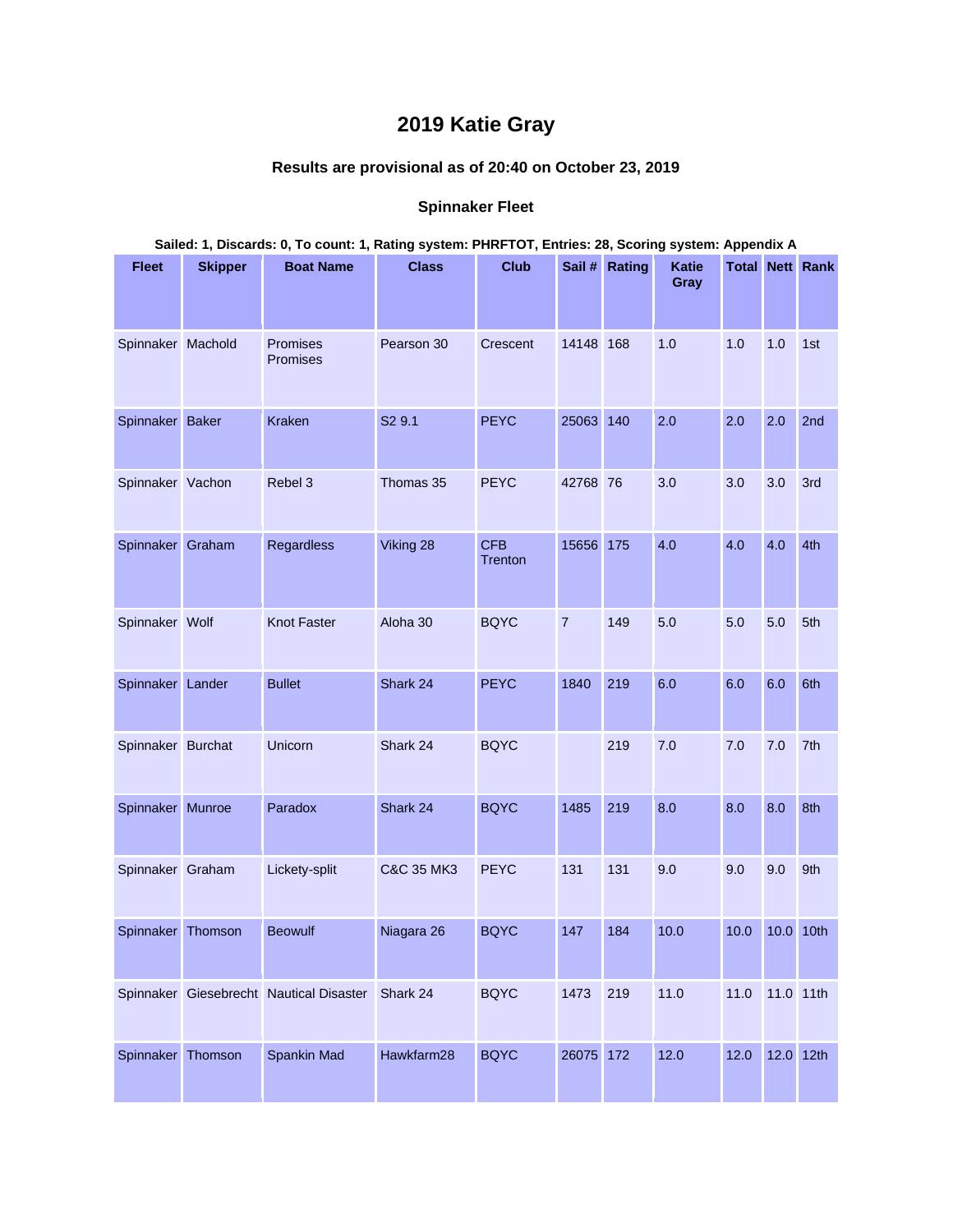| <b>Fleet</b>       | <b>Skipper</b>     | <b>Boat Name</b>      | <b>Class</b>                | <b>Club</b> | Sail #       | Rating | <b>Katie</b><br>Gray |      |           | <b>Total Nett Rank</b> |
|--------------------|--------------------|-----------------------|-----------------------------|-------------|--------------|--------|----------------------|------|-----------|------------------------|
| Spinnaker Kennedy  |                    | Mako                  | Shark 24                    | <b>BQYC</b> | 1762         | 219    | 13.0                 | 13.0 | 13.0 13th |                        |
| Spinnaker Starr    |                    | <b>Stress Relief</b>  | Shark 24                    | <b>BQYC</b> | 612          | 221    | 14.0                 | 14.0 | 14.0 14th |                        |
| Spinnaker Steinitz |                    | Airush                | Shark 24                    | <b>BQYC</b> | 36           | 219    | 15.0                 | 15.0 | 15.0 15th |                        |
| Spinnaker Hilderly |                    | L'Eau Life            | Tartan 30                   | Presquile   | 447          | 198    | 16.0                 | 16.0 | 16.0 16th |                        |
| Spinnaker Roulet   |                    | Jeannie               | J/35                        | <b>CBYC</b> | 41879 74     |        | 17.0                 | 17.0 | 17.0 17th |                        |
| Spinnaker Boyce    |                    | Expeditor             | Kirby 25                    | <b>PrYC</b> | 129          | 165    | 18.0                 | 18.0 | 18.0      | 18th                   |
| Spinnaker Lentsch  |                    | <b>SASSY</b>          | Graves 37                   | <b>PEYC</b> | 1044         | 129    | 19.0                 | 19.0 | 19.0 19th |                        |
| Spinnaker Macklin  |                    | Wicked                | Beneteau 35s5               | <b>BQYC</b> | 142          | 139    | 20.0                 | 20.0 | 20.0 20th |                        |
| Spinnaker Coull    |                    | Genevieve             | <b>C&amp;C Custom</b><br>42 | <b>PEYC</b> | 44           | 96     | 29.0 DNF             | 29.0 | 29.0 21st |                        |
|                    | Spinnaker McGarvey | Mocha Magic           | <b>C&amp;C 27 MK3</b>       | <b>BQYC</b> | 74021        | 204    | 29.0 DNC             | 29.0 | 29.0 21st |                        |
| Spinnaker Render   |                    | Freya                 | Grampian 26                 | <b>BQYC</b> | 516          | 250    | 29.0 DNF 29.0        |      | 29.0 21st |                        |
| Spinnaker Insley   |                    | Sara                  | Tanzer <sub>22</sub>        | <b>PEYC</b> | 1965         | 252    | 29.0 DNF             | 29.0 | 29.0 21st |                        |
| Spinnaker Berry    |                    | Ruya                  | Irwin 38 cc                 | <b>BQYC</b> | $\mathbf{0}$ | 150    | 29.0 DNF 29.0        |      | 29.0 21st |                        |
| Spinnaker Idzik    |                    | <b>Dream Merchant</b> | Aloha 28                    | <b>BQYC</b> | 00           | 167    | 29.0 DNF             | 29.0 | 29.0 21st |                        |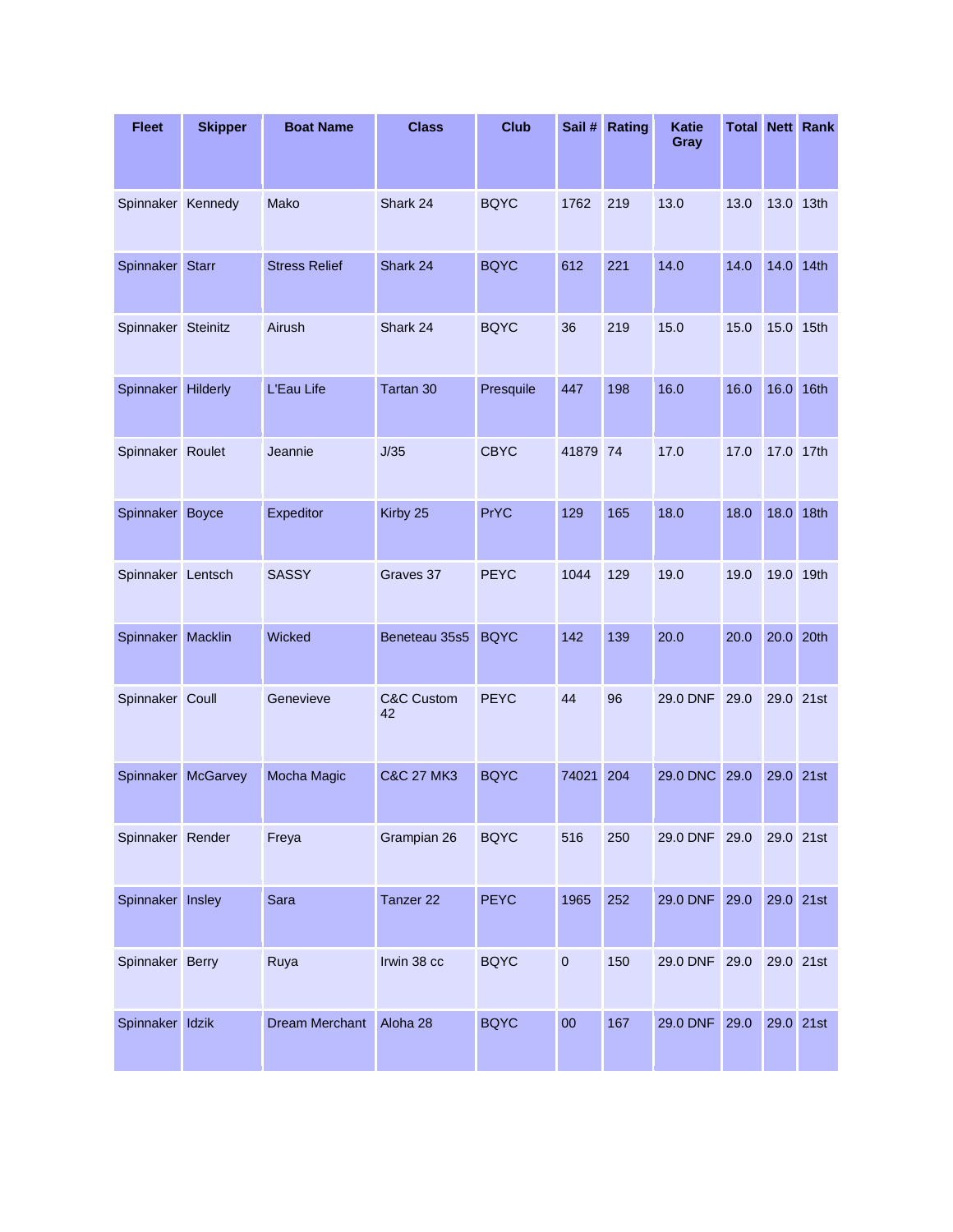| <b>Fleet</b> | <b>Skipper</b>               | <b>Boat Name</b> | <b>Class</b> | <b>Club</b>   |           | Sail # Rating | Katie<br>Gray |           | <b>Total Nett Rank</b> |
|--------------|------------------------------|------------------|--------------|---------------|-----------|---------------|---------------|-----------|------------------------|
|              | Spinnaker MacDonald Patronus |                  | Tanzer 22    | <b>BQYC</b>   | 1612      | 223           | 29.0 DNF 29.0 | 29.0 21st |                        |
| Spinnaker    | <b>Bailey</b>                | <b>Imok</b>      | C&C 27 MK3   | <b>CFBTYC</b> | 11386 232 |               | 29.0 DNF 29.0 | 29.0 21st |                        |

## **White Sail Fleet**

| <b>Fleet</b>  | <b>Skipper</b> | <b>Boat Name</b>          | <b>Class</b>             | <b>Club</b>   | Sail #    | Rating | <b>Katie</b><br>Gray |      |          | <b>Total Nett Rank</b> |
|---------------|----------------|---------------------------|--------------------------|---------------|-----------|--------|----------------------|------|----------|------------------------|
| White<br>Sail | Fairbank       | Sangaela                  | Tartan 30                | <b>BPYC</b>   | 602       | 204    | <b>DNF</b>           |      |          |                        |
| White<br>Sail | <b>Bonter</b>  | <b>Heelin Groovy</b>      | Hughes 35                | <b>CFBTYC</b> | 64022 174 |        | 1.0                  | 1.0  | 1.0      | 1st                    |
| White<br>Sail | Sullivan       | <b>Irish Rover III</b>    | Catalina 30<br><b>TM</b> | <b>BQYC</b>   | 6135      | 183    | 2.0                  | 2.0  | 2.0      | 2nd                    |
| White<br>Sail | Wessel         | Katem                     | Tanzer 26                | <b>BQYC</b>   | 617       | 238    | <b>18.0 DNF</b>      | 18.0 | 18.0 3rd |                        |
| White<br>Sail | Wilson         | Eau De Joy                | <b>C&amp;C27 Mk3</b>     | <b>BQYC</b>   | 673       | 222    | <b>18.0 DNS</b>      | 18.0 | 18.0 3rd |                        |
| White<br>Sail | Goudeseune     | <b>Brave and</b><br>Crazy | Tanzer 22                | <b>BQYC</b>   | 2104      | 252    | <b>18.0 DNF</b>      | 18.0 | 18.0 3rd |                        |
| White<br>Sail | <b>Bowland</b> | Kemosabe 2                | Ranger 33                | <b>PEYC</b>   | 22719 201 |        | <b>18.0 DNF</b>      | 18.0 | 18.0 3rd |                        |
| White<br>Sail | Pfeiffer       | <b>SCOPA</b>              | Hunter H34               | <b>BQYC</b>   | 34406     | 179    | <b>18.0 DNF</b>      | 18.0 | 18.0 3rd |                        |